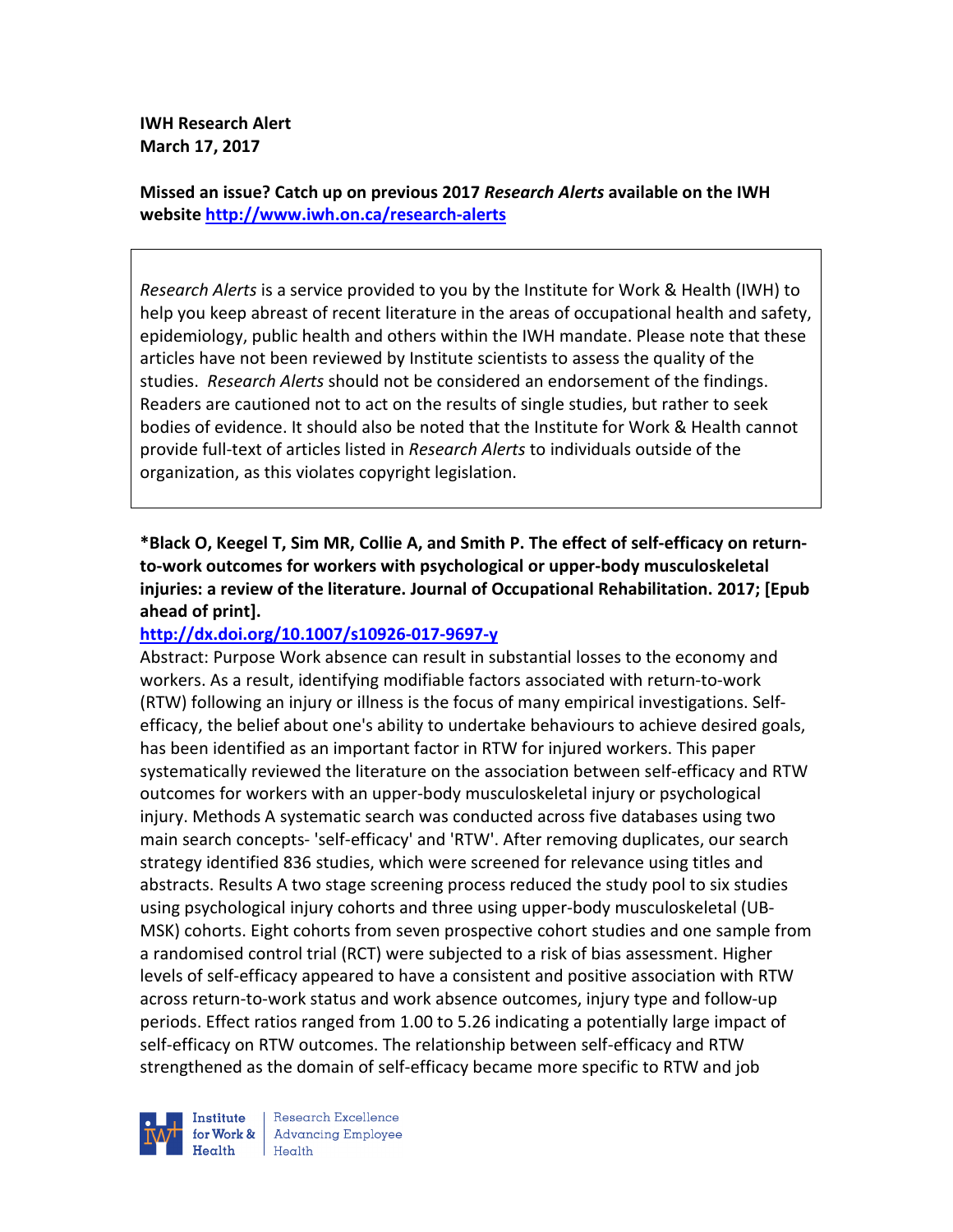behaviours. Studies assessing workers with psychological injuries were of a lower quality compared to those assessing workers with UB-MSK injuries. Conclusions Higher selfefficacy had consistent positive associations with RTW outcomes. Further empirical research should identify the determinants of self-efficacy, and explore the processes by which higher self-efficacy improves RTW outcomes

# **\*Cullen KL, Dickey JP, Brown SH, Nykamp SG, Bent LR, Thomason JJ, and Moens NM. The magnitude of muscular activation of four canine forelimb muscles in dogs performing two agility-specific tasks. BMC Veterinary Research. 2017; 13(1):68. http://dx.doi.org/10.1186/s12917-017-0985-8 [open access]**

Abstract: BACKGROUND: The purpose of this study was to measure the muscular activation in four forelimb muscles while dogs performed agility tasks (i.e., jumping and A-frame) and to provide insight into potential relationships between level of muscular activation and risk of injury. Muscle activation in eight healthy, client-owned agility dogs was measured using ultrasound-guided fine-wire electromyography of four specific forelimb muscles: Biceps Brachii, Supraspinatus, Infraspinatus, and Triceps Brachii - Long Head, while dogs performed a two jump sequence and while dogs ascended and descended an A-frame obstacle at two different competition heights. RESULTS: The peak muscle activations during these agility tasks were between 1.7 and 10.6 fold greater than walking. Jumping required higher levels of muscle activation compared to ascending and descending an A-frame, for all muscles of interest. There was no significant difference in muscle activation between the two A-frame heights. CONCLUSIONS: Compared to walking, all of the muscles were activated at high levels during the agility tasks and our findings indicate that jumping is an especially demanding activity for dogs in agility. This information is broadly relevant to understanding the pathophysiology of forelimb injuries related to canine athletic activity

**Beus JM, McCord MA, and Zohar D. Workplace safety: a review and research synthesis. Organizational Psychology Review. 2016; 6(4):352-381. http://dx.doi.org/10.1177/2041386615626243** 

**Brannan MJ, Fleetwood S, O'Mahoney J, and Vincent S. Critical essay: meta-analysis: a critical realist critique and alternative. Human Relations. 2016; 70(1):11-39. http://dx.doi.org/10.1177/0018726716674063** 

**Hauret L and Williams DR. Cross-national analysis of gender differences in job satisfaction. Industrial Relations: A Journal of Economy and Society. 2017; 56(2):203- 235.** 

**http://dx.doi.org/10.1111/irel.12171** 

**Jordan VM, Lensen SF, and Farquhar CM. There were large discrepancies in risk of bias tool judgments when a randomized controlled trial appeared in more than one systematic review. Journal of Clinical Epidemiology. 2017; 81:72-76.** 

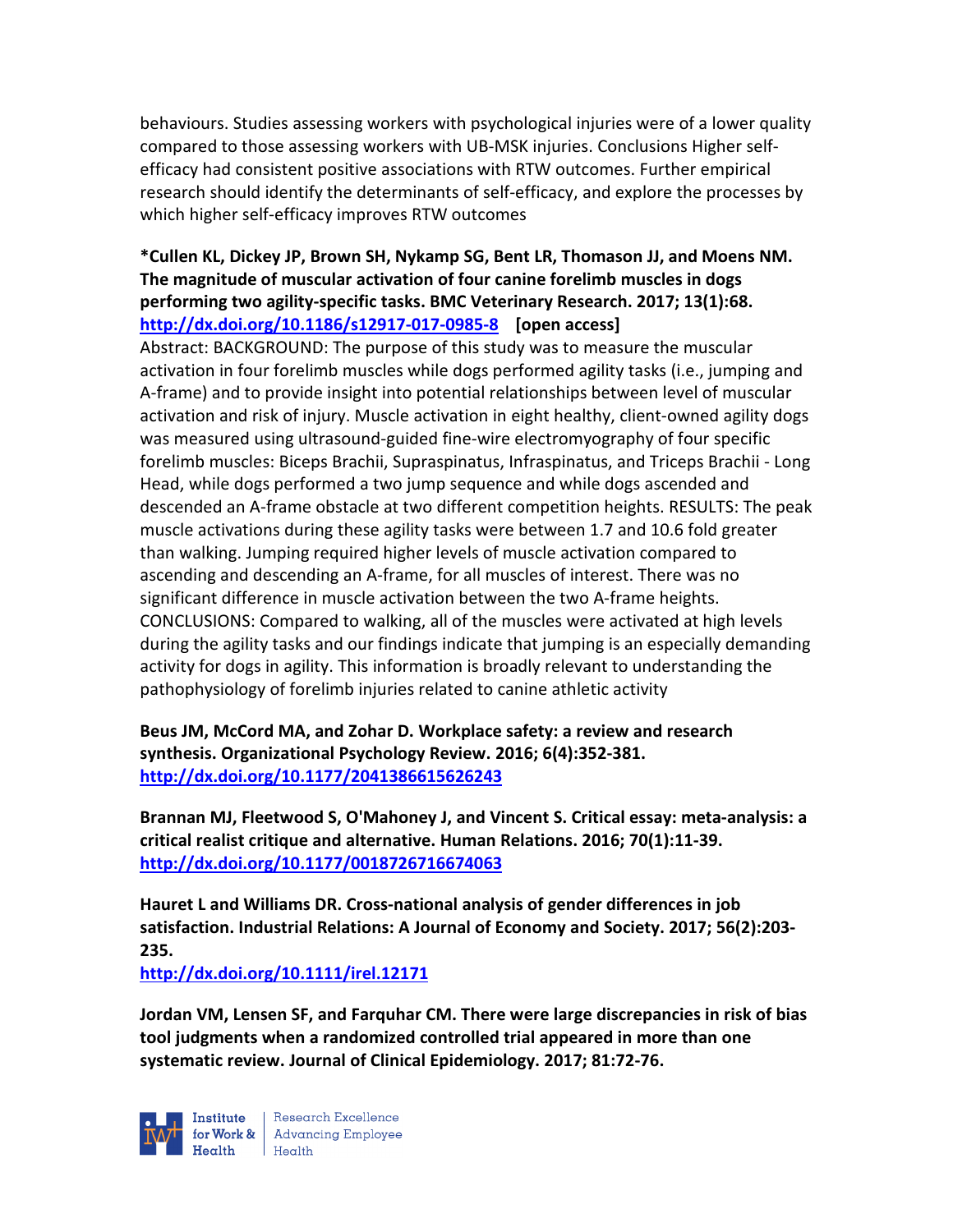### **http://dx.doi.org/10.1016/j.jclinepi.2016.08.012**

Abstract: OBJECTIVES: To assess the consistency in risk of bias (RoB) judgments across Cochrane reviews for studies appearing in more than one Cochrane review in the field of subfertility. STUDY DESIGN AND SETTING: We retrieved any study that had been used more than once in systematic reviews present on the Cochrane Database of Systematic Reviews in the area of subfertility. We then retrieved the recorded RoB assessments for these studies and looked at the consistency of judgments made between different authoring teams on the same trials. RESULTS: From the 156 bias judgments that were completed by at least two separate groups of authors, 45% of these judgments differed. For the domains of random sequence generation and incomplete outcome data, there was reasonably high level of agreement (71% and 79%, respectively). However, for the domain of blinding, agreement was reached in only 35% of cases. CONCLUSION: This assessment of how consistently the RoB is being applied in Cochrane reviews has shown that, especially in some domains, there are large discrepancies in how RoB is being evaluated. Further work needs to be undertaken to improve the application of this tool

# **Lee M, Lee SH, Kim T, Yoo HJ, Kim SH, Suh DW, Son J, and Yoon B. Feasibility of a smartphone-based exercise program for office workers with neck pain: an individualized approach using a self-classification algorithm. Archives of Physical Medicine and Rehabilitation. 2017; 98(1):80-87.**

### **http://dx.doi.org/10.1016/j.apmr.2016.09.002**

Abstract: OBJECTIVE: To explore the feasibility of a newly developed smartphone-based exercise program with an embedded self-classification algorithm for office workers with neck pain, by examining its effect on the pain intensity, functional disability, quality of life, fear avoidance, and cervical range of motion (ROM). DESIGN: Single-group, repeated-measures design. SETTING: The laboratory and participants' home and work environments. PARTICIPANTS: Offices workers with neck pain (N=23; mean age +/- SD, 28.13+/-2.97y; 13 men). INTERVENTION: Participants were classified as having 1 of 4 types of neck pain through a self-classification algorithm implemented as a smartphone application, and conducted corresponding exercise programs for 10 to 12min/d, 3d/wk, for 8 weeks. MAIN OUTCOME MEASURES: The visual analog scale (VAS), Neck Disability Index (NDI), Medical Outcomes Study 36-Item Short-Form Health Survey (SF-36), Fear-Avoidance Beliefs Questionnaire (FABQ), and cervical ROM were measured at baseline and postintervention. RESULTS: The VAS (P<.001) and NDI score (P<.001) indicated significant improvements in pain intensity and functional disability. Quality of life showed significant improvements in the physical functioning (P=.007), bodily pain (P=.018), general health (P=.022), vitality (P=.046), and physical component scores (P=.002) of the SF-36. The FABQ, cervical ROM, and mental component score of the SF-36 showed no significant improvements. CONCLUSIONS: The smartphone-based exercise program with an embedded self-classification algorithm improves the pain intensity and perceived physical health of office workers with neck pain, although not enough to affect their mental and emotional states

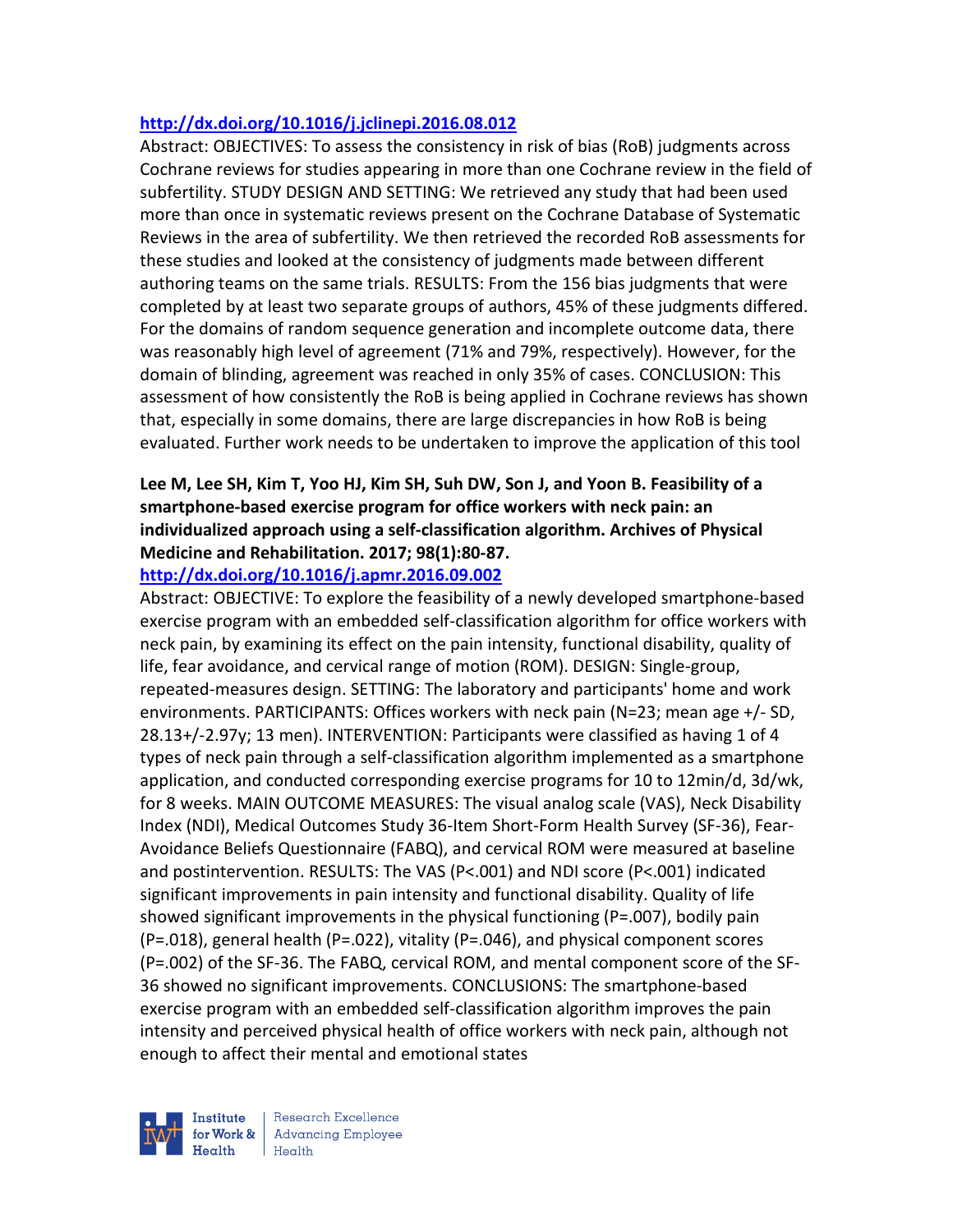**Martin L. Do Innovative work practices and use of information and communication technologies motivate employees? Industrial Relations: A Journal of Economy and Society. 2017; 56(2):263-292.** 

**http://dx.doi.org/10.1111/irel.12173** 

**Mateen BA, Doogan C, Hayward K, Hourihan S, Hurford J, and Playford ED. Systematic review of health-related work outcome measures and quality criteria-based evaluations of their psychometric properties. Archives of Physical Medicine and Rehabilitation. 2017; 98(3):534-560.** 

### **http://dx.doi.org/10.1016/j.apmr.2016.06.013**

Abstract: OBJECTIVE: To examine the state of psychometric validation in the healthrelated work outcome literature. DATA SOURCES: We searched PubMed, PubMed Central, CINAHL, Embase (plus Embase Classic), and PsycINFO from inception to January 2016 using the following search terms: stroke, multiple sclerosis, epilepsy, spinal cord injury, brain injury, musculoskeletal disease, work, absenteeism, presenteeism, occupation, employment, job, outcome measure, assessment, work capacity evaluation, scale, and questionnaire. STUDY SELECTION: From the 22,676 retrieved abstracts, 597 outcome measures were identified. Inclusion was based on content analysis. There were 95 health-related work outcome measures retained; of these, 2 were treated as outliers and therefore are discussed separately. All 6 authors individually organized the 93 remaining scales based on their content. DATA EXTRACTION: A follow-up search using the same sources, and time period, with the name of the outcome measures and the terms psychometric, reliability, validity, and responsiveness, identified 263 unique classical test theory psychometric property datasets for the 93 tools. An assessment criterion for psychometric properties was applied to each article, and where consensus was not achieved, the rating delivered by most of the assessors was reported. DATA SYNTHESIS: Of the articles reported, 18 reporting psychometric data were not accessible and therefore could not be assessed. There were 39 that scored <20% of the maximum achievable score, 106 scored between 20% and 40%, 82 scored between 40% and 60%, 15 scored between 60% and 80%, and only 1 scored >80%. The 3 outcome measures associated with the highest scoring datasets were the Sheehan Disability Scale, the Fear Avoidance Beliefs Questionnaire, and the assessment of the Subjective Handicap of Epilepsy. Finally, only 2 psychometric validation datasets reported the complete set of baseline psychometric properties. CONCLUSIONS: This systematic review highlights the current limitations of the health-related work outcome measure literature, including the limited number of robust tools available

**McVicar D, Wooden M, Leung F, and Li N. Work-related training and the probability of transitioning from non-permanent to permanent employment. British Journal of Industrial Relations. 2016; 54(3):623-646. http://dx.doi.org/10.1111/bjir.12182** 

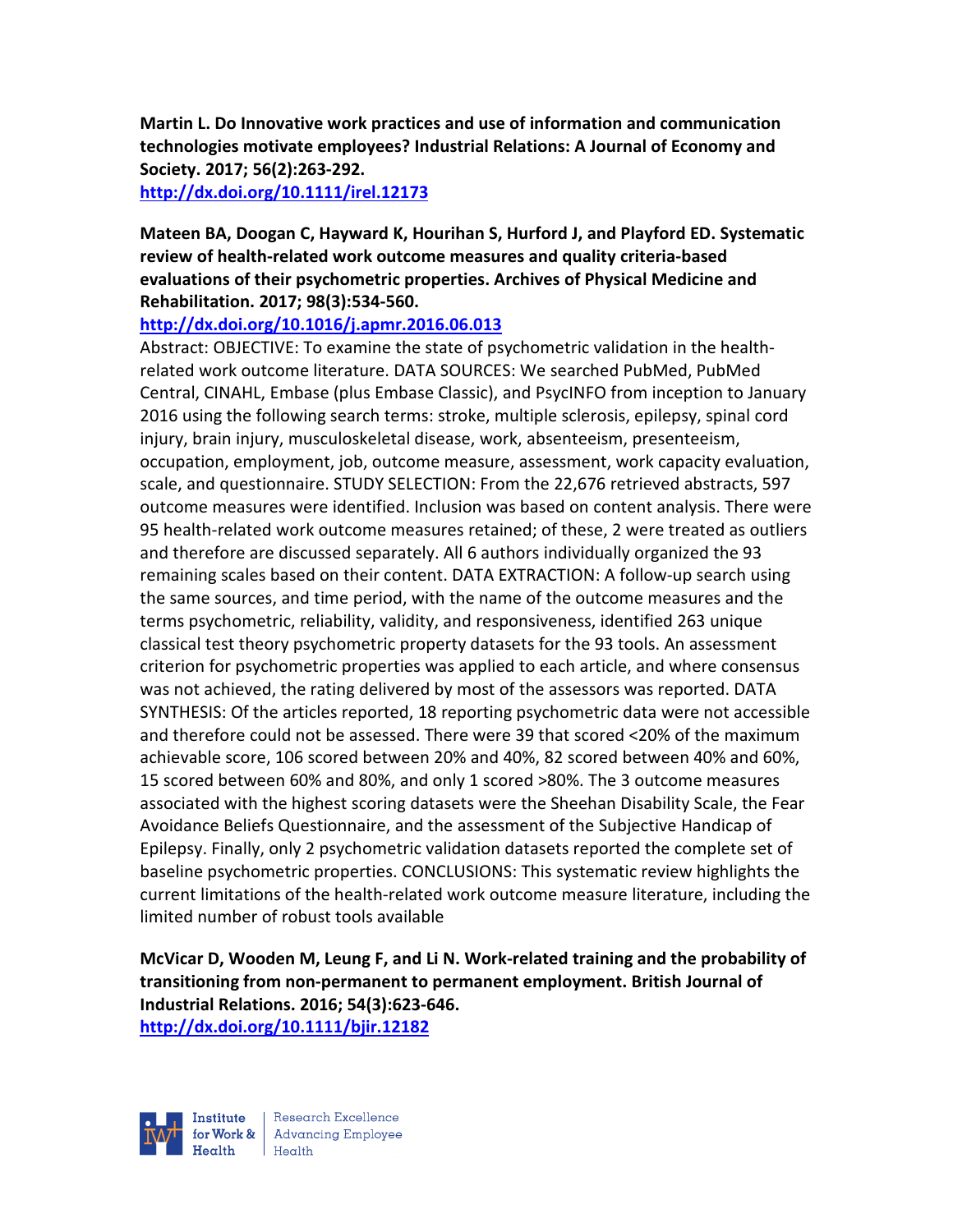**Moyser M. Aboriginal people living off-reserve and the labour market: estimates from the Labour Force Survey, 2007-2015 [Statistics Canada, Catalogue no. 71-588-X]. Ottawa: Statistics Canada; 2017.** 

**http://www.statcan.gc.ca/pub/71-588-x/71-588-x2017001-eng.pdf**

**Park J and Gilmour H. Medically unexplained physical symptoms (MUPS) among adults in Canada: comorbidity, health care use and employment. Health Reports. 2017; 18(3):3-8.** 

**http://www.statcan.gc.ca/pub/82-003-x/2017003/article/14780-eng.pdf**

**Perales F and Tomaszewski W. Happier with the same: job satisfaction of disadvantaged workers. British Journal of Industrial Relations. 2016; 54(4):685-708. http://dx.doi.org/10.1111/bjir.12152** 

**Pyrko I, Dorfler V, and Eden C. Thinking together: what makes communities of practice work? Human Relations. 2017; 70(4):389-409.** 

**http://dx.doi.org/10.1177/0018726716661040 [open access]**

Abstract: In this article, we develop the founding elements of the concept of Communities of Practice by elaborating on the learning processes happening at the heart of such communities. In particular, we provide a consistent perspective on the notions of knowledge, knowing and knowledge sharing that is compatible with the essence of this concept - that learning entails an investment of identity and a social formation of a person. We do so by drawing richly from the work of Michael Polanyi and his conception of personal knowledge, and thereby we clarify the scope of Communities of Practice and offer a number of new insights into how to make such social structures perform well in professional settings. The conceptual discussion is substantiated by findings of a qualitative empirical study in the UK National Health Service. As a result, the process of 'thinking together' is conceptualized as a key part of meaningful Communities of Practice where people mutually guide each other through their understandings of the same problems in their area of mutual interest, and this way indirectly share tacit knowledge. The collaborative learning process of 'thinking together', we argue, is what essentially brings Communities of Practice to life and not the other way round

**Reader TW, Mearns K, Lopes C, and Kuha J. Organizational support for the workforce and employee safety citizenship behaviors: a social exchange relationship. Human Relations. 2016; 70(3):362-385.** 

**http://dx.doi.org/10.1177/0018726716655863** 

**Sanchez R. Does a mandatory reduction of standard working hours improve employees' health status? Industrial Relations: A Journal of Economy and Society. 2017; 56(1):3-39.** 

**http://dx.doi.org/10.1111/irel.12163** 



Research Excellence for Work & Advancing Employee<br>Health Health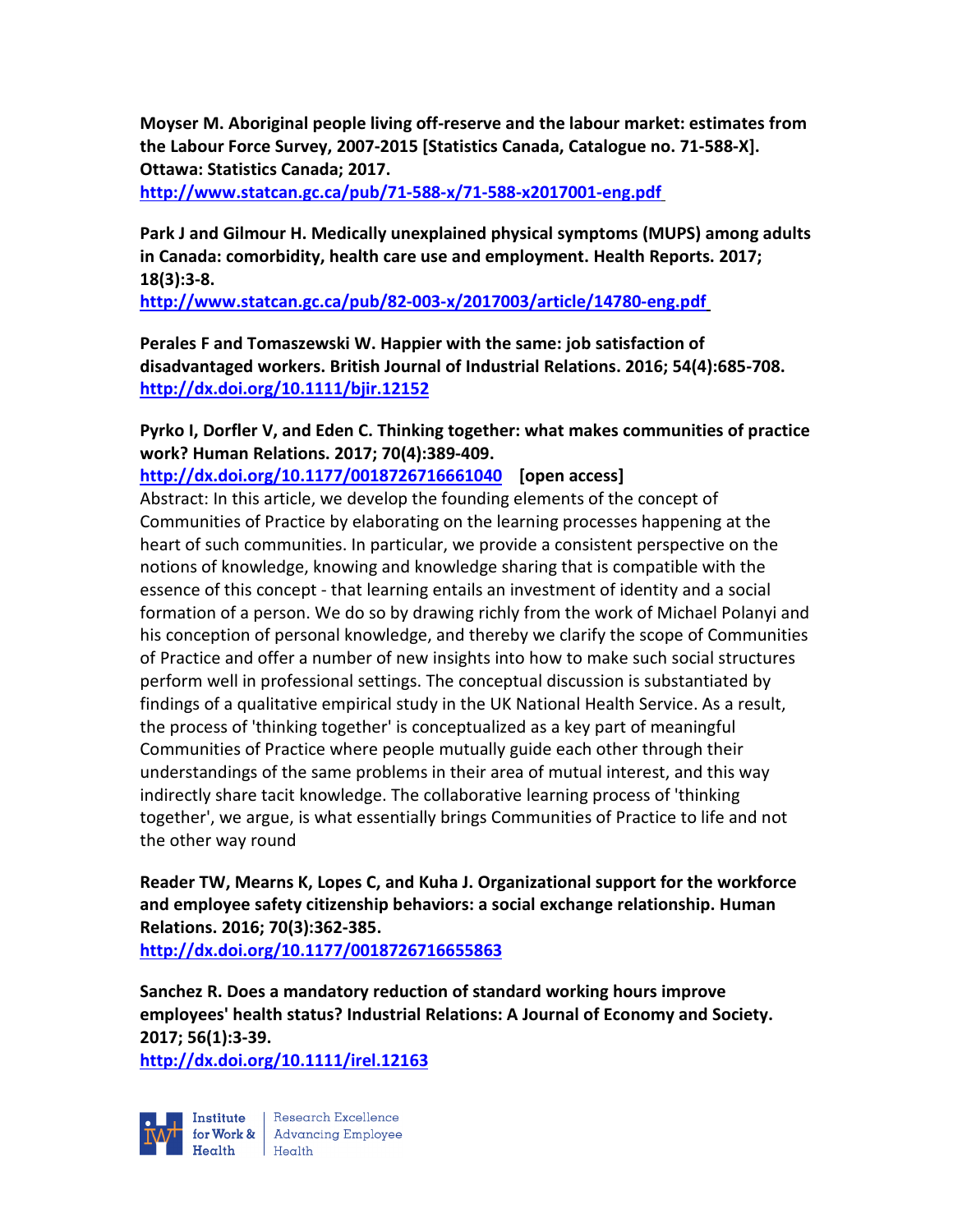**Tabak RG, Padek MM, Kerner JF, Stange KC, Proctor EK, Dobbins MJ, Colditz GA, Chambers DA, and Brownson RC. Dissemination and implementation science training needs: insights from practitioners and researchers. American Journal of Preventive Medicine. 2017; 52(3S3):S322-S329.** 

**http://dx.doi.org/10.1016/j.amepre.2016.10.005 [open access]**

Abstract: INTRODUCTION: Dissemination and implementation research training has great potential to improve the impact and reach of health-related research; however, research training needs from the end user perspective are unknown. This paper identifies and prioritizes dissemination and implementation research training needs. METHODS: A diverse sample of researchers, practitioners, and policymakers was invited to participate in Concept Mapping in 2014-2015. Phase 1 (Brainstorming) gathered participants' responses to the prompt: To improve the impact of research evidence in practice and policy settings, a skill in which researchers need more training is... The resulting statement list was edited and included subsequent phases. Phase 2 (Sorting) asked participants to sort each statement into conceptual piles. In Phase 3 (Rating), participants rated the difficulty and importance of incorporating each statement into a training curriculum. A multidisciplinary team synthesized and interpreted the results in 2015-2016. RESULTS: During Brainstorming, 60 researchers and 60 practitioners/policymakers contributed 274 unique statements. Twenty-nine researchers and 16 practitioners completed sorting and rating. Nine concept clusters were identified: Communicating Research Findings, Improve Practice Partnerships, Make Research More Relevant, Strengthen Communication Skills, Develop Research Methods and Measures, Consider and Enhance Fit, Build Capacity for Research, and Understand Multilevel Context. Though researchers and practitioners had high agreement about importance (r =0.93) and difficulty (r =0.80), ratings differed for several clusters (e.g., Build Capacity for Research). CONCLUSIONS: Including researcher and practitioner perspectives in competency development for dissemination and implementation research identifies skills and capacities needed to conduct and communicate contextualized, meaningful, and relevant research

# **Vossen E, Van Gestel N, Van der Heijden BI, and Rouwette EA. "Dis-able bodied" or "dis-able minded": stakeholders' return-to-work experiences compared between physical and mental health conditions. Disability and Rehabilitation. 2017; 39(10):969- 977.**

#### **http://dx.doi.org/10.3109/09638288.2016.1172675**

Abstract: PURPOSE: This study aimed to explore if and why the return-to-work (RTW) experiences of various workplace stakeholders in the Netherlands and Denmark differ between physical and mental health conditions, and to understand the consequences of potentially different experiences for the RTW process in both health conditions. METHODS: We studied 21 cases of long-term sickness absence, and held a total of 61 semi-structured interviews with the various actors involved in these cases. RESULTS: Physical cases were seen as "easy" and mental cases as "difficult" to manage, based on the visibility and predictability of health complaints. On this ground, assessing work



Research Excellence **Advancing Employee** Health